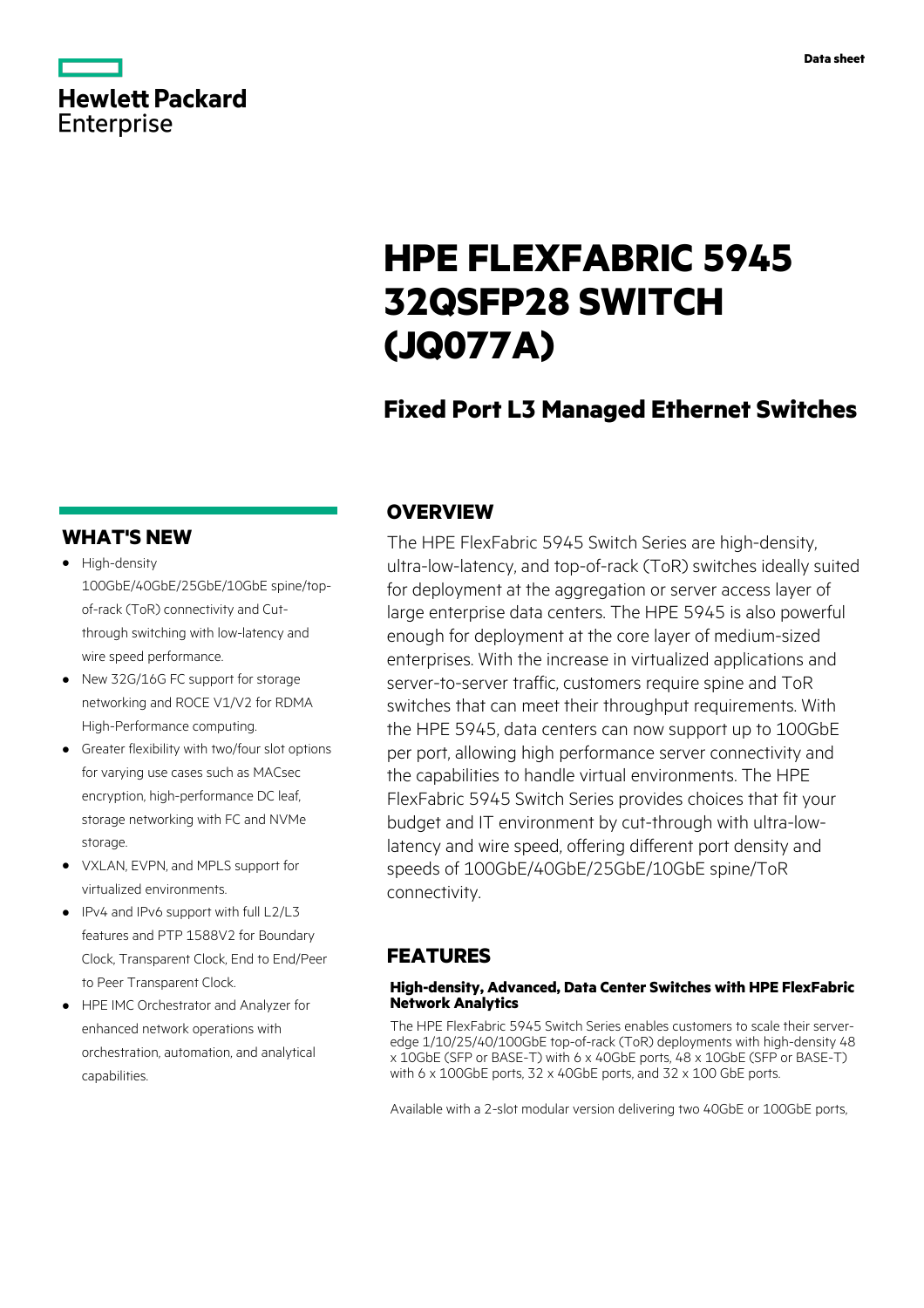- 48 x 10/25GbE, 4 x 100GbE, or up to 16 x 100GbE from modules.
- A 4-slot modular version is also available with four 40GbE ports.

HPE IMC Orchestrator and Analyzer offers enhanced network operations with orchestration, automation, and analytical capabilities.

#### **High-performance Data Center Switching**

The HPE FlexFabric 5945 Switch Series delivers up to 2.56 Tbps switching capacity for demanding data center applications.

Supports up to 1904 MPPS throughput for data-intensive environments.

Low latency, under 1s for 40GbE, delivering increased network throughput.

VXLAN support for network virtualization and overlay solutions for improved flexibility. Includes Open vSwitch Database (OVSDB) for dynamic VXLAN tunnel management.

#### **Business Agility and Resilience with Hewlett Packard Enterprise Comware 7**

The HPE FlexFabric 5945 Switch Series delivers Hewlett Packard Enterprise Intelligent Resilient Fabric (IRF) with <50 msec convergence time enabling faster application response time.

The In-Service Software Update (ISSU) enables high availability with modular updates accomplished without a reboot or power cycle, in the background.

### **Simplicity and Lower TCO**

HPE FlexFabric 5945 Switch Series simplifies switch management by up to 88% with 9-unit Hewlett Packard Enterprise Intelligent Resilient Fabric (IRF).

No hidden costs with simple one license per switch for all operating system features.

All switch ports are active and ready to use without the need for activation licenses.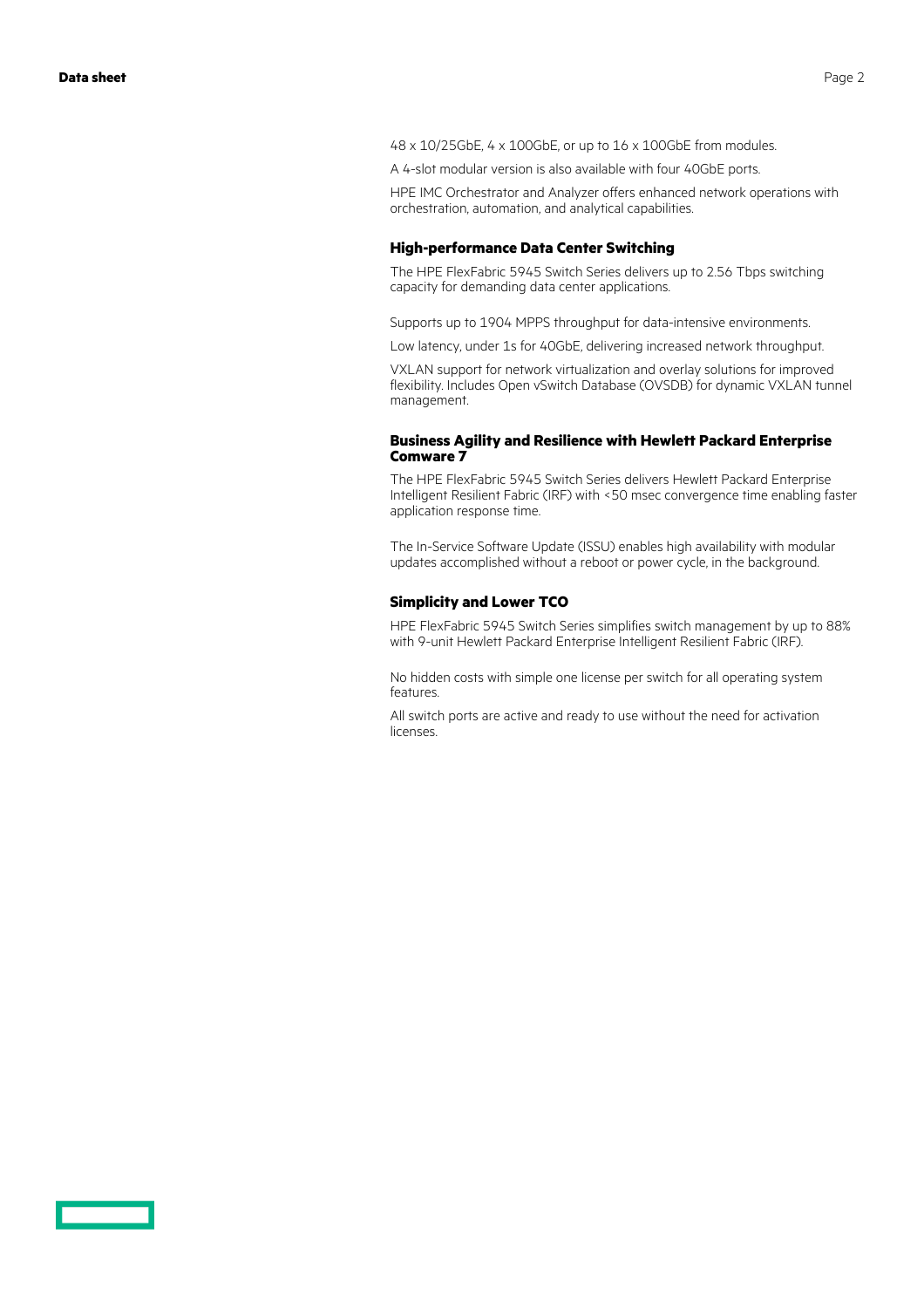<u>a sa saidh an san Saorann an S</u>

### **Technical specifications HPE FlexFabric 5945 32QSFP28 Switch**

| <b>Product Number</b>              | <b>JQ077A</b>                                                                                                                                                                                |
|------------------------------------|----------------------------------------------------------------------------------------------------------------------------------------------------------------------------------------------|
| <b>Differentiator</b>              | 32 QSFP28 ports, fixed-port switch                                                                                                                                                           |
| <b>Ports</b>                       | 32 x 100 Gb QSFP28 ports; 2 x 1 Gb SFP ports                                                                                                                                                 |
| <b>Memory and processor</b>        | 1 GB flash<br>packet buffer size: 32 MB<br>8 GB SDRAM                                                                                                                                        |
| Latency                            | < 1 µs (64-byte packets)                                                                                                                                                                     |
| <b>Throughput</b>                  | up to 2024 Mpps                                                                                                                                                                              |
| <b>Routing/switching capacity</b>  | 6.4 Tbps, maximum, depending on configuration                                                                                                                                                |
| <b>Stacking capabilities</b>       | up to 10 HPE 5945 switches                                                                                                                                                                   |
| <b>Management features</b>         | IMC, CLI, out-of-band management, SNMP Manager, Telnet, FTP                                                                                                                                  |
| Input voltage                      | AC Rated voltage range: 100 VAC to 240 VAC @ 50/60 Hz Max voltage range: 90 VAC to 264 VAC @<br>47 to 63 Hz DC Rated voltage range: -48 VDC to -60 VDC Max voltage range: -40 VDC to -72 VDC |
| <b>Power Consumption</b>           | 650W                                                                                                                                                                                         |
| <b>Heat dissipation</b>            | 1283 BTU/hr (1458 kJ/hr)                                                                                                                                                                     |
| <b>Product Dimensions (metric)</b> | 43.6 x 440 x 460 mm                                                                                                                                                                          |
| Weight                             | 13.1 kg                                                                                                                                                                                      |